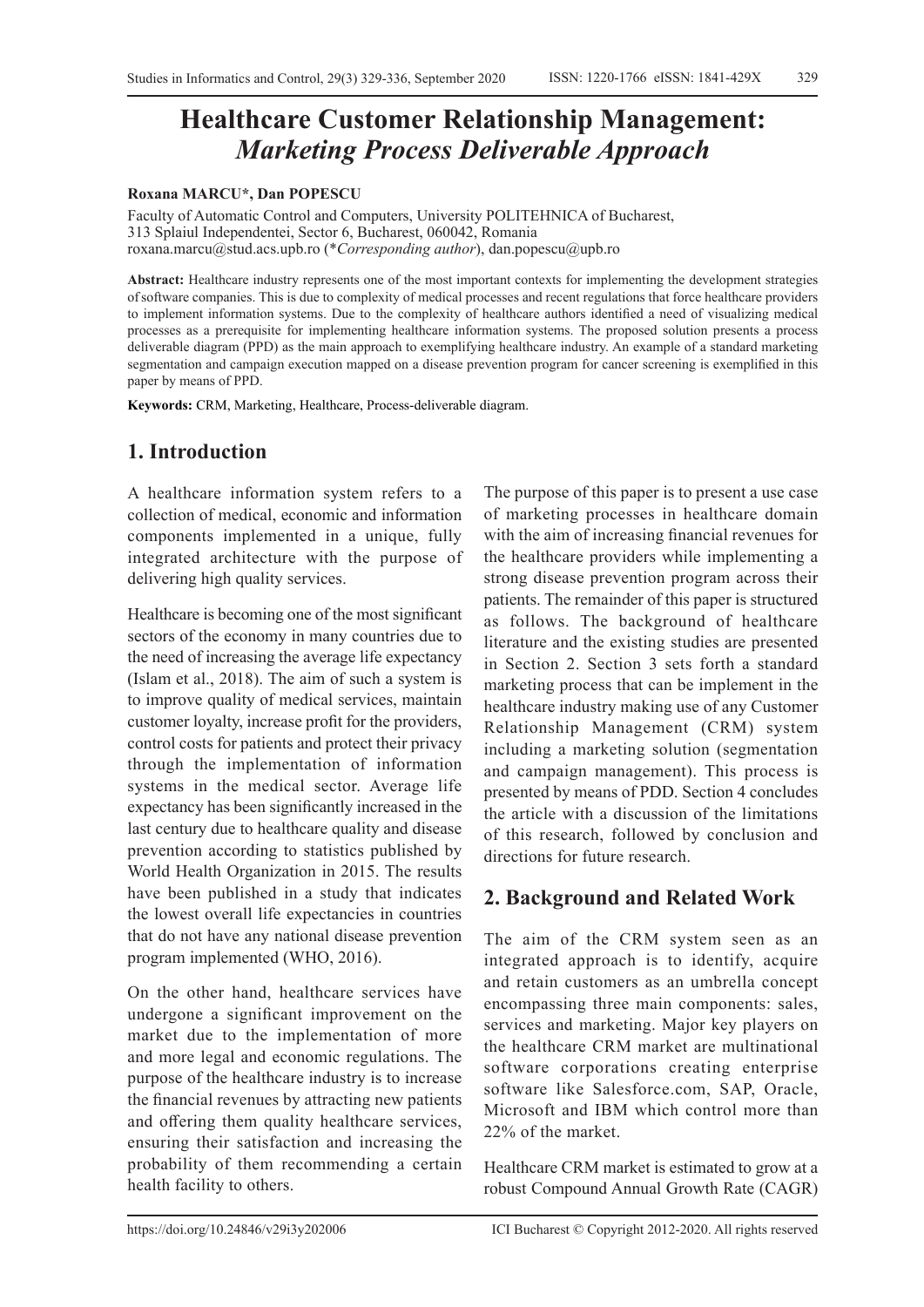of 14.6% reaching 17.4 billion USD by 2023, up from 8.8 billion USD in 2018 according to a complex market analysis report published by (ReportsnReports, 2018).

In (Baashar et al., 2016) authors present a review of the existing academic studies in the area of implementation of CRM systems in healthcare organizations which were published between 2005 and 2015. Based on this review, there is a significant lack of research in healthcare CRM. Literature only presents success rates that could be achieved and it does not discuss how healthcare organizations could achieve such an implementation.

A study conducted over a period of 22 months (January 2015 - October 2016) for 126 new patients of a healthcare provider is presented in (Radu et al., 2017). The study emphasizes the need of the marketing processes as part of CRM system implementation for the promotion of medical care services. According to this study all new patients that have been attracted through marketing promotions via social channels remained patients of the respective healthcare provider. New achieved patients increase the financial revenue of the provider and in parallel improve quality of the services delivered to the patient.

Healthcare industry seen as a business, provides medical services to the people while considering them to an equal extent, customers and beneficiaries of medical treatment (Torpie, 2016). Healthcare focuses on two main directions: identifying and satisfying the patients' needs in order to gain new patients and maintain a strong relationship with the existing ones.

In (Jones et al., 2005) a complex study on market segmentation into select target groups for sun protection campaigns is presented and analysed from the perspective of two directions of healthcare: acceptability of stakeholders and health impact. Based on both scientific papers and conducted researches authors managed to identify the age of the targeted consumers as the most significant variable. Various target groups segmented by age are evaluated in terms of health impact, research, stakeholders and accessibility with the aim of rate potential markets. The study is concluded with a need of developing a market segmentation framework that can be used in order to translate the medical information into meaningful technical variables that can be implemented via an information system.

Researches identified the need of healthcare providers for a structured framework for analysing and studying their processes and designated systems. Literature presents multiple personalized, non-standardized solutions of frameworks that could be employed in order to achieve this (Ceresoli & Kuhl, 2018).

Paper (Blijleven et al., 2016) presents a metamodelling technique used to model healthcare processes using PPD for analyze, design and adapt healthcare processes. This research proves that PPD can be successfully adopted from the engineering to research domain and in particularly for healthcare.

Based on the researches carried out in this domain, authors concluded that according to the economic studies there is a need for CRM implementation for healthcare providers. Unfortunately, there is a lack of research in the area of healthcare processes that could be implemented in order to achieve benefits for patients and healthcare providers.

## **3. The Proposed Solution**

The proposed solution is considering the marketing processes as a standalone system and pointing out, when it is the case, the integration of the marketing system with other information systems. Main marketing functionalities are taken into consideration and mapped onto the needs of healthcare service providers: unified profile along with legal regulations, segmentation, campaign execution and campaign performance.

Integration architecture of multiple information systems has been presented by authors in (Marcu & Popescu, 2015) and it is not part of this paper.

Based on the experience of one of the authors as solution architect in implementing marketing information system the following step-by-step methodology is proposed: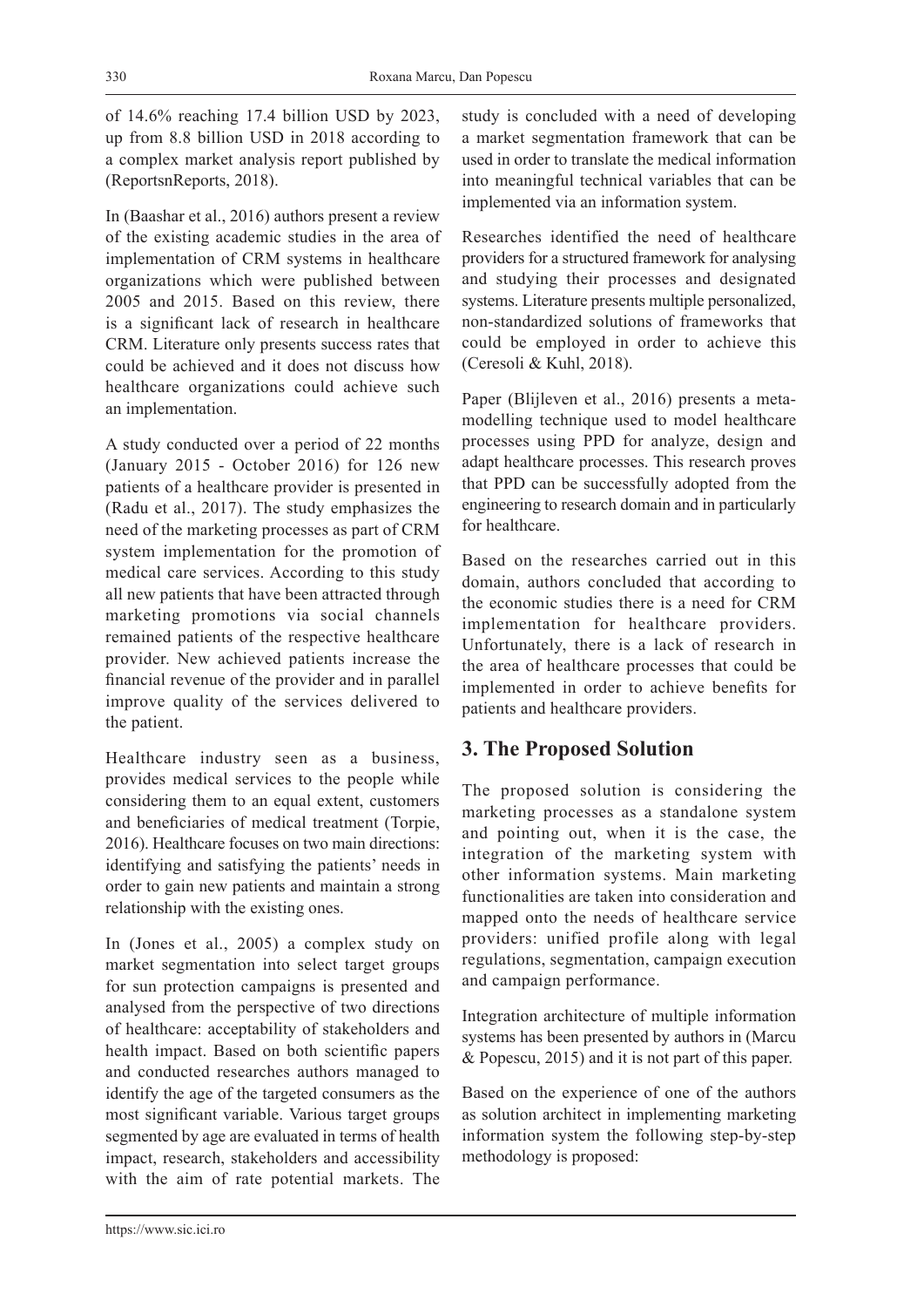331

- 1. Review literature on medical segmentation in order to identify already used segmentation
- 2. Segmentation variables;
- 3. Review existing case studies;
- 4. Conduct interviews with medical specialists in order to identify medical information that could be translated into a campaign;
- 5. Create segmentation, clustering similar populations into target groups;
- 6. Create a matrix that collects all achieved information (target groups and impact variables);
- 7. Create a campaign automation running on the identified target groups in previous step;
- 8. Monitor campaign results and present feedback with medical specialist and medical provider representative.

Business methodology is to be followed by the visualization and understanding of medical processes from the perspective of information system implementations. This paper proposes a Process Deliverable Diagram (PDD) as the main tool for visualization and analysing. In the next section, the standard PDD method is employed for describing the interdependencies of the business process model and the data flows. PDD can be successfully applied in healthcare as well as in any other industry as it is just a method for visualising the data models.

#### **3.1 Process Deliverable Diagram**

The proposed solution is described in detail using the PDD (Weerd & Brinkkemper, 2008; Proper, Bleeker & Hoppenbrouwers, 2004), as it is shown in Figure 1. PDD makes activities and deliverables, explicit for the meta-process model of selected technique or method. The diagram is built as a collection of forms of activities (the process - derived from the UML activity diagram) and concepts (data as deliverables produced during the process derived from the UML class diagram). Concepts are linked as deliverable of the performed activity. Both concepts and activities are described in detail in Table 1 and Table 2.



**Figure 1.** Process-deliverable diagram of blood analysis campaign execution (Adapted after Halpin, 1998)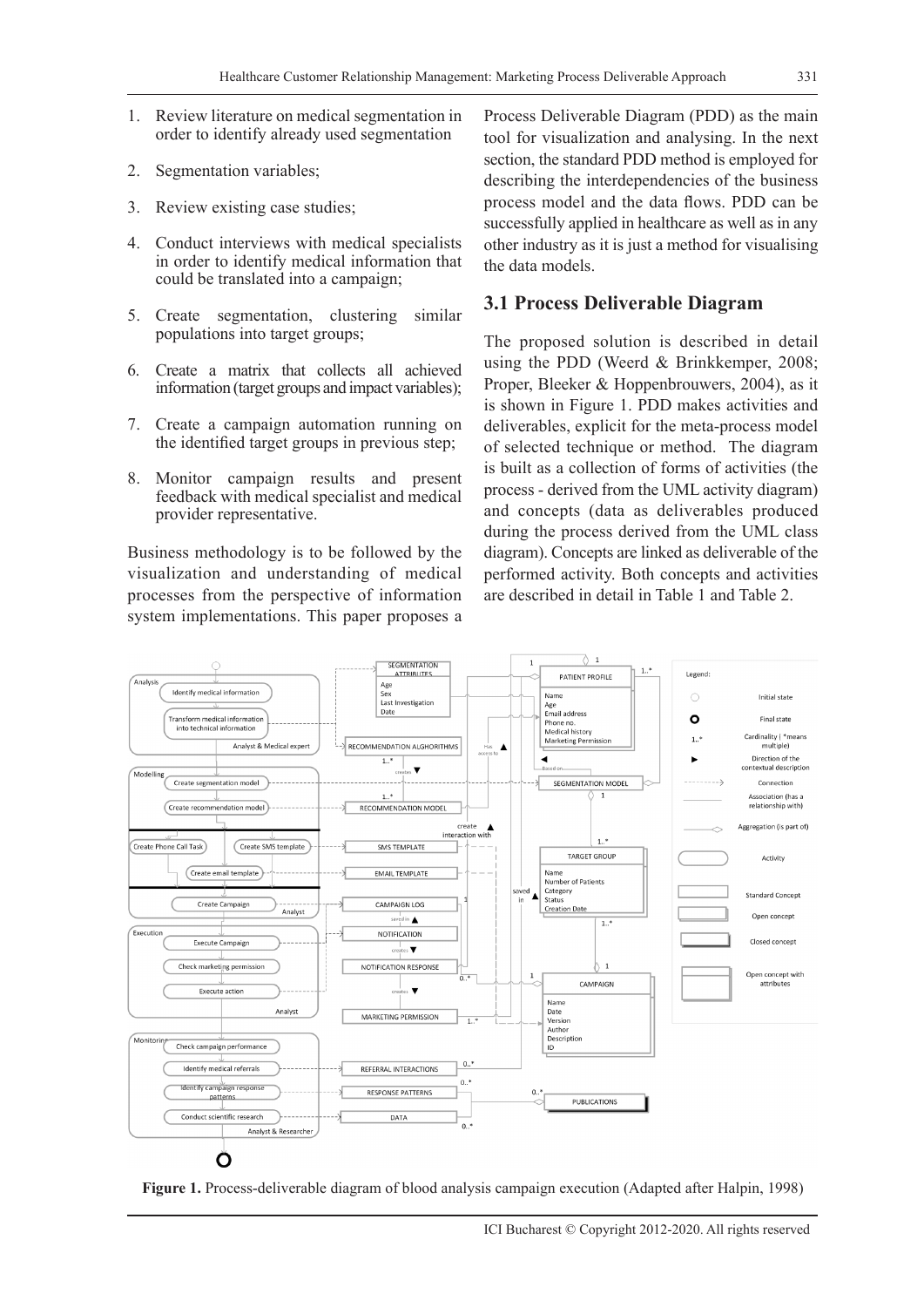The process is modelled from the perspective of the healthcare provider which focuses on the patient well-being while following System Engineering Initiative for Patient Safety (SEIPS) framework in terms of data, processes and deliverables guidelines (Holden et al., 2013; Carayon et al., 2006). Activity diagram component presented in Figure 1 follows the SEIPS framework and the outcomes of the process according to this framework are represented by the deliverables connected through dashed lines.

The process of designing the PDD starts with the analysis phase involving the marketing analysts and the medical specialist. This phase is gathering the requirements and analysing the feasibility of a possible campaign. In the modelling phase, the marketing analyst creates in the system all necessary objects which are necessary to create the campaign. The next phase, named execution,

triggers the action that involves the patient (email/ SMS message is sent out, task is created for the phone call if it is the case). The process ends with the monitoring phase that checks the results of the campaign, matches the possible referrals received as a result of the campaign execution and conducts a research based on the achieved results.

The proposed healthcare process modelled via a PDD in Figure 1 is seen as the usual marketing process for promoting a product (personalized blood test recommendation promotions) to customers (patients). The process starts when the marketing analyst agrees with the medical specialist on an algorithm that determines the recommendation for a group of patients. Further on, the analyst is transforming the medical information into technical information: particularities of patient groups called segmentation attributes and the algorithms needed

| <b>Activity</b> | <b>Sub-Activity</b>                    | <b>Description</b>                                                                                                                                                                                                                                                                                                                           |  |  |
|-----------------|----------------------------------------|----------------------------------------------------------------------------------------------------------------------------------------------------------------------------------------------------------------------------------------------------------------------------------------------------------------------------------------------|--|--|
| Analysis        | Identify medical information           | Process starts with marketing analyst and medical expert that identify a possible<br>campaign (ex. General blood tests notification).                                                                                                                                                                                                        |  |  |
|                 | Transform medical<br>information       | Medical information is corelated with data model identifying SEGMENTATION<br>ATTRIBUTES and RECOMMENDATION ALGHORITHMS                                                                                                                                                                                                                       |  |  |
| Modelling       | Create Segmentation model              | The analyst is segmenting the data based on identified SEGMENTATION<br>ATTRIBUTES and creates a SEGMENTATION MODEL. Out of the<br>segmentation model, multiple TGs can be created.                                                                                                                                                           |  |  |
|                 | <b>Create Recommendation</b><br>Model  | The analyst is creating RECOMMENDATION MODEL based on the<br>RECOMMENDATION ALGORITHM that fits to the patient data.                                                                                                                                                                                                                         |  |  |
|                 | Create Phone Call Template             | PHONE CALL TEMPLATE is created with personalization attributes that will<br>be replaced when campaign is executed (runtime) with information related to<br>each TG member.                                                                                                                                                                   |  |  |
|                 | Create Email Template                  | EMAIL TEMPLATE is created including personalization attributes that are<br>derived from the PATIENT PROFILE and RECOMMENDATION MODELS in<br>order to send personalized data to each target group member.                                                                                                                                     |  |  |
|                 | Create SMS Template                    | SMS TEMPLATE is created by the analyst and includes personalization<br>attributes that will be replaced with TG member information at runtime.                                                                                                                                                                                               |  |  |
|                 | Create Campaign                        | The analyst models the campaign using the TARGET GROUP and the available<br>templates. Campaign automation includes all three communication channels<br>defined as action in order to ensure that based on their marketing permission<br>each TG member will receive a single personalized notification.                                     |  |  |
| Execution       | Execute Campaign                       | CAMPAIGN status will be set to "Execute" and the system will send the<br>notifications to each TG member.                                                                                                                                                                                                                                    |  |  |
|                 | <b>Check Marketing Permission</b>      | NOTIFICATIONs will be sent to each TG member according to his/her                                                                                                                                                                                                                                                                            |  |  |
|                 | Execute action                         | permission. In case there are no permissions given no notification will be sent.                                                                                                                                                                                                                                                             |  |  |
| Monitoring      | Check Campaign performance             | Campaign output will be checked in order to see if there are any errors, to<br>register how many NOTIFICATIONs have been send and if the campaign was<br>successful from a marketing perspective.                                                                                                                                            |  |  |
|                 | Identify medical referrals             | MEDICAL REFERRAL obtained as outcome of the campaign will be linked<br>to the campaign. Based on the number of referrals a response pattern will<br>be determined (e.g. TG members that share particularity age<50 are 80%<br>responsive) and documented for further campaigns. In case of significant results<br>research can be published. |  |  |
|                 | Identify campaign response<br>patterns |                                                                                                                                                                                                                                                                                                                                              |  |  |
|                 | Conduct scientific research            |                                                                                                                                                                                                                                                                                                                                              |  |  |

**Table 1.** Activity table of the modelled process in Figure 1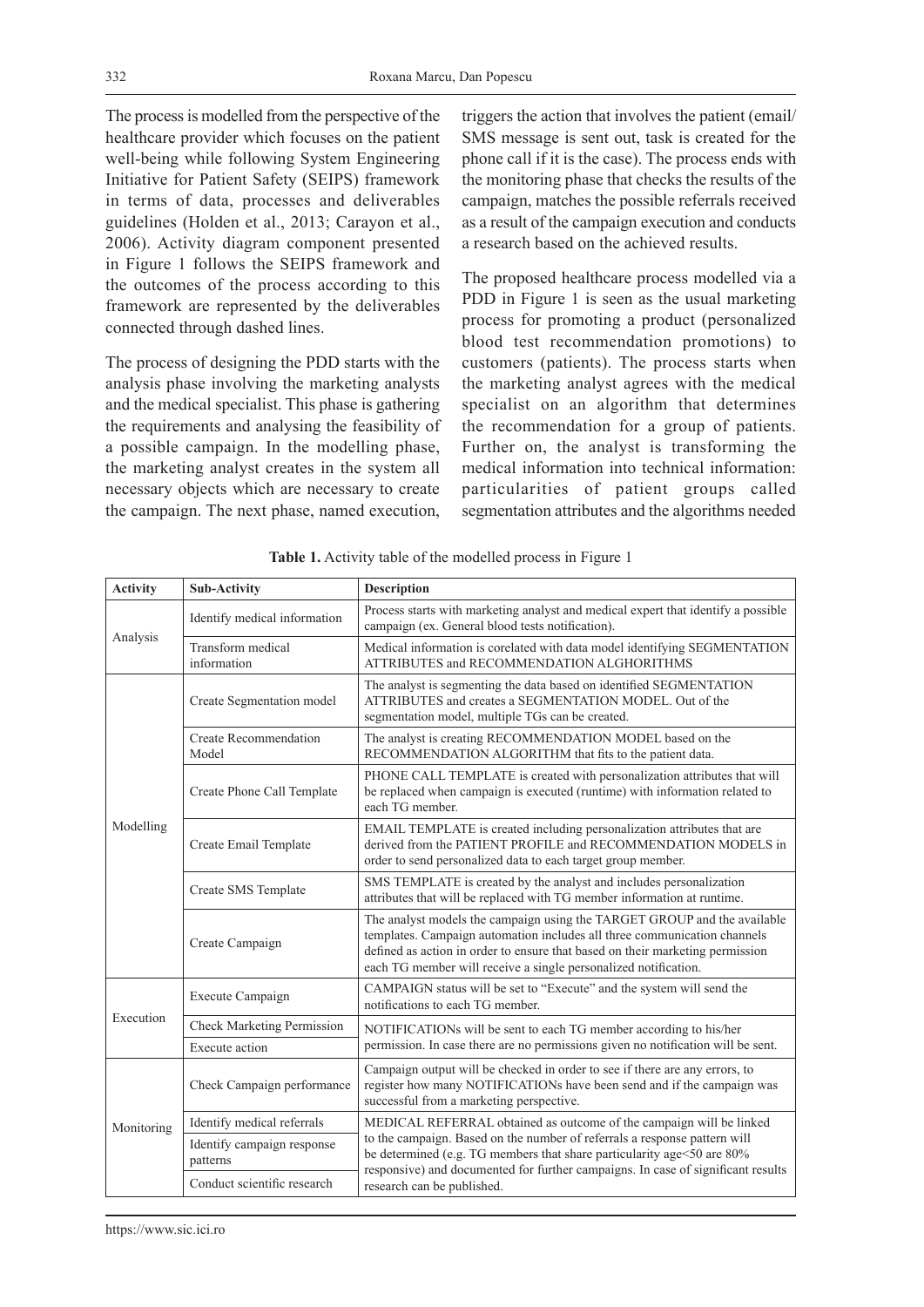to determine the recommendation. Based on the identified segmentation attributes the analyst performs data segmentation thereby creating the target groups (e.g. TG containing all patients with gender  $=$  male, age  $>$  50, last investigation date >1 year). A campaign for cancer screening is to be set up in the system, aiming to send a notification to all targeted customers containing a recommendation on blood tests personalized for each TG (e.g. Blood tests for Prostatic Specific Antigen). Notification templates will be created for all communication channels: email, SMS message and phone call. As soon as all elements are available the campaign is created. Once the campaign is executed, based on their marketing permission, TG members will receive a notification. In case the patients will follow the recommendation and a referral is registered in the system it will be linked to the campaign, being able to analyse its success. Based on the campaign results, patterns will be extracted that could be

reused, improved and employed as a basis for scientific research.

Activity table of the modelled process is presented in Table 1 which includes both activities and sub-activities.

Table 2 explains the concepts used in Figure 1 from a functional perspective. The concepts are presented in a structured way that can be mapped to the technical objects needed in the implementation of a marketing system. 3 main objects are identified in the marketing process: patient profile, target group and campaign. Segmentation attributes are presented as a concept but from a technical perspective they act as properties/data attached to the patient profile object. 2 containers are presented as concepts: recommendation (technical objects: recommendation algorithms and models) and content studio (technical objects: email and SMS templates).

| Concept                                                          | <b>Description</b>                                                                                                                                                                                                                                                                                                                                                                                                                                                                                                       |  |  |  |
|------------------------------------------------------------------|--------------------------------------------------------------------------------------------------------------------------------------------------------------------------------------------------------------------------------------------------------------------------------------------------------------------------------------------------------------------------------------------------------------------------------------------------------------------------------------------------------------------------|--|--|--|
| Patient profile                                                  | PATIENT PROFILE provides a unique view of the patient personal data, interactions (all actions<br>registered in the system e.g. referrals, analysis, appointments, notifications sent, etc.) and marketing<br>permissions.                                                                                                                                                                                                                                                                                               |  |  |  |
| Segmentation<br>Attributes                                       | SEGMENTATION ATTRIBUTES are common attributes maintained in the patient profile that are used<br>in segmentation in order to group the patients such as age, gender, occupation, education, geographical<br>variables (urban vs rural), last investigation date, etc.                                                                                                                                                                                                                                                    |  |  |  |
| <b>Segmentation Model</b>                                        | SEGMENTATION MODEL is used to group patients based on SEGMENTATION ATTRIBUTES.<br>Segmentation model can generate on or more target groups based on the combination of segmentation<br>attributes used in the model.                                                                                                                                                                                                                                                                                                     |  |  |  |
| <b>Target Group</b>                                              | TARGET GROUP is a set of patients categorized according to certain criteria (segmentation<br>attributes). The concept is identifying according to the number of members, a name, category (static=<br>fix number of members, dynamic = variable number of members calculated at different moments in<br>time based on a trigger).                                                                                                                                                                                        |  |  |  |
| Recommendation<br>Algorithm/<br>Recommendation<br>Model          | RECOMMENDATION is a collection of algorithms that are used for creating recommendation models<br>with the aim of providing patients with relevant recommendations in real time. Data scientists create<br>algorithms to query the database and retrieve recommendations based on historical data stored in the<br>patient profile or in the medical database. E.g. Patient A will receive recommendation to perform blood<br>test X based on his/her historical data and based on the historical data of other patients. |  |  |  |
| SMS template/Email<br>template                                   | SMS TEMPLATE and EMAIL TEMPLATES are a collection of marketing content (emails and text<br>messages). Those objects can be reused in multiple campaigns depending on the personalization level.                                                                                                                                                                                                                                                                                                                          |  |  |  |
| Campaign                                                         | A CAMPAIGN is a container used for various activities focussed on patients that have been<br>categorized in a target group having as outcome an action that involves TG members. Campaign acts<br>as final diagram in the PPD diagram presented in Figure 1.                                                                                                                                                                                                                                                             |  |  |  |
| Campaign Log                                                     | CAMPAIGN LOG is a collection of statuses and logs of the campaign object.                                                                                                                                                                                                                                                                                                                                                                                                                                                |  |  |  |
| Notification/<br>Notification response/<br>Referral Interactions | NOTIFICATION represents the outcome of the actions set in the campaign automation that interfere<br>with the patient (email, SMS, phone call, letter). Any feedback received from the patient is considered<br>NOTIFICATION RESPONSE and is logged to his/her profile. A notification response can be a<br>REFERRAL INTERACTION or a request for changing the patient MARKETING PERMISSION.                                                                                                                              |  |  |  |
| <b>Response Patterns</b>                                         | RESPONSE PATTERNS are the outcome of marketing campaign results being translated, if relevant,<br>into response patterns in terms of TG members availability, notification response, etc.                                                                                                                                                                                                                                                                                                                                |  |  |  |
| Publications/Data                                                | A PUBLICATION is a published paper based on the DATA extracted from the scientific research<br>resulting from the monitoring of campaign execution.                                                                                                                                                                                                                                                                                                                                                                      |  |  |  |

**Table 2.** Detailed explanations of the concepts peculiar to the modelled process in Figure 1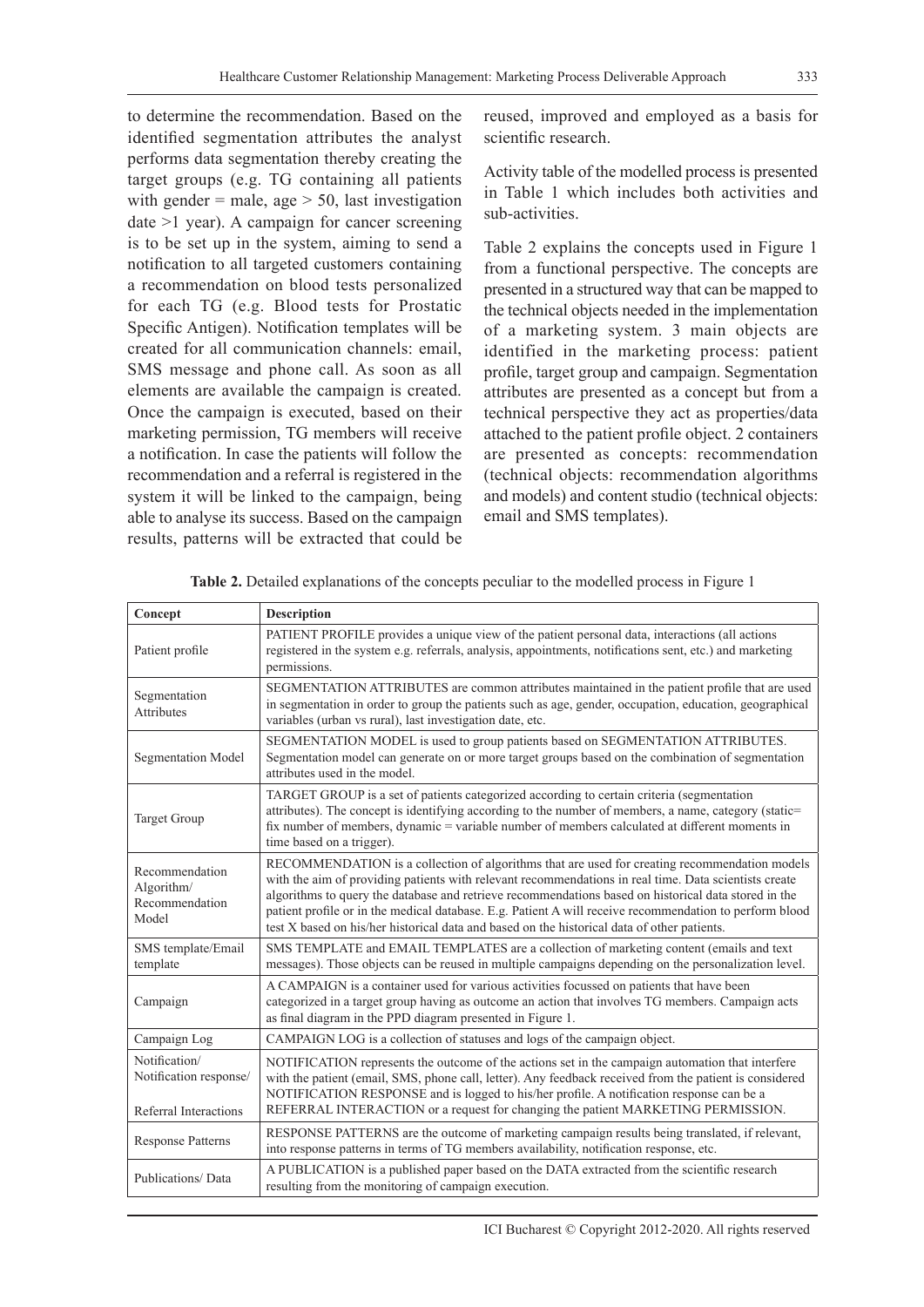## **3.2 Unified Patient Profile – Data Model**

Marketing systems are designed to store all patient information relevant for marketing processes: personal data, data origin, marketing permission and interactions (technical name for actions performed by the patient or for the patient).

#### **3.3 Marketing Permissions**

Marketing permissions are regulated in Europe via General Data Protection regulation (GDPR) (EUR-Lex, 2016) and in the United States via Health Insurance Portability and Accountability Act (HIPAA) (U.S. Department of Health and Human Services, 2020).

CRM technology implemented in all major systems can reach targeted consumers through all available communication channels (email, phone, social media, paper, etc.) following all present legal regulations for each geographical region as standard functionality.

This paper focuses on the EU regulations (GDPR). According to these regulations, any individual needs to have control over his/her personal data. Current healthcare design is considering these regulations in terms of marketing permission technical object. Permissions are stored in the database and are part of the data model for patient profile and consider the communication channel (email, phone, SMS, paper, etc.) and opt in/ opt out as values.

| Permissions (4) Standard * $\vee$ |                    |                     |        |                     |  |  |  |
|-----------------------------------|--------------------|---------------------|--------|---------------------|--|--|--|
| Communication Medium              | General Permission | Contact Information | Origin | Permission Date<br> |  |  |  |
| Email                             | Opt-Out            | rroxxet@vahoo.com   | Email  |                     |  |  |  |
| Paper                             | A Opt-In           | rroxxet@yahoo.com   | Email  | 08/21/2018          |  |  |  |
| Phone                             | Opt-In<br>8.       | +40749206281        | Phone  | 08/21/2018          |  |  |  |
| <b>Text Message</b>               | A Opt-In           | +40749206281        | Mobile | 08/21/2018          |  |  |  |
|                                   |                    |                     |        |                     |  |  |  |

**Figure 2.** Marketing permission visualization in the patient profile – data model

# **3.4 Segmentation**

According to (Chong, Lim & Matchar, 2019), that presents a review of segmentation in the literature, consisting in 9970 articles a total number of 16 unique tools are identified to be used in healthcare segmentation producing a variable number of segments. Both data and expert-driven types are presented along with their base types that is medical, demographic, functional, etc.

The importance of market segmentation studies and their benefits in healthcare, addressing different dimensions of data mining applications in healthcare, are discussed in detail in literature (Marcu, Popescu & Danila, 2020), (Eric et al., 2018). (Islam et al., 2018) presents the perspective of expanding patient data by using advanced data mining methods. (Kringos et al., 2014) review market segmentation research and emphasize the potential benefits of preventive care. In addition, the lack of research in the area of medical processes implemented by healthcare providers have been highlighted.

### **3.5 Recommendation**

Recommendation algorithms are extracting data based on standard queries on data using patient profile data model or target groups. For example, a patient that has been included in a TG using a series of segmentation attributes (age, gender, historical data) where all the other members have a referral for a certain blood test attached to their profiles will be identified as a match. The match means that the patient condition is relevant for the same referral and a notification can be sent.

Recommendation algorithms are grouped into recommendation models in case a more complex logic is required (translated into database queries).

## **3.6 Campaign Execution**

A campaign is a container used for various activities focused on patients, potential patients or contact persons that have been categorized in a target group. Campaign object contains validity period, information about the used target groups, triggers and actions and information about its execution.

Figure 3 illustrates the campaign setup process performed in a marketing system according to the PPD diagram presented in Figure 1. A target group is selected to be notified by an email, SMS message or phone call task based on the data peculiar to each target group member. In case an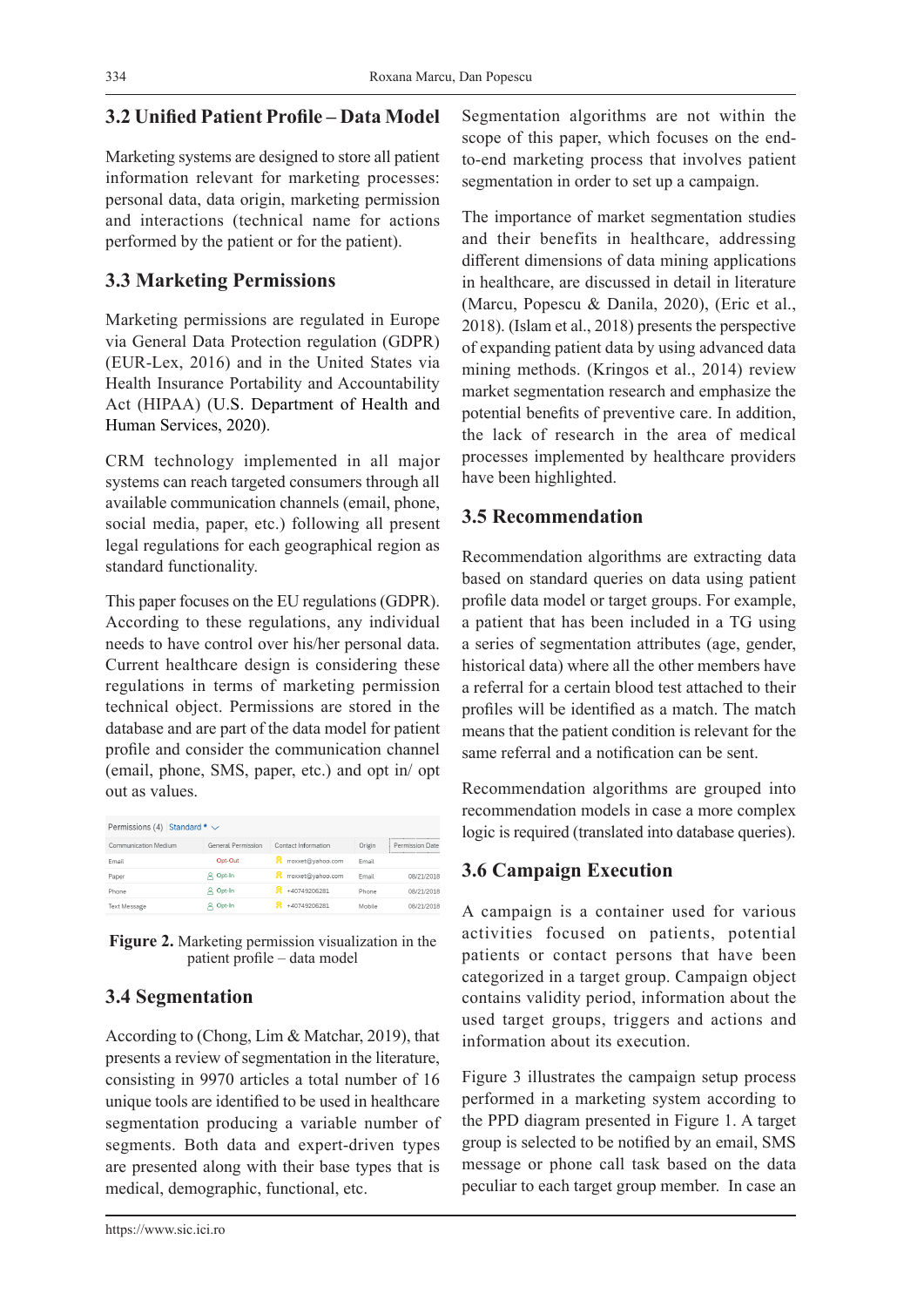

**Figure 3.** Campaign modelling in a marketing system according to the PPD diagram presented in Figure 1

email has been sent but not opened in a certain time interval a SMS message will be sent to the same TG member.

Figure 4 shows how the marketing permission is considered for the campaign illustrated in Figure 3. Amoung 3 TG members only one email has been sent out. 2 emails failed to be delivered due to marketing permission saved in the contact profile.



**Figure 4.** Marketing permission check for the campaign execution presented in Figure 3

#### **4. Conclusion**

Healthcare IT systems are complex in terms of implementation process, aiming to support safe and high-quality patient care. Required business processes are challenging from the perspective of flow complexity, data privacy regulations, deliverables and actors involved in the process. Due to the lack of researches in the area of medical prevention implementation, this paper proposes a designing and modelling solution for visualizing healthcare processes through a meta-modelling technique studied in detail in (EUR-Lex, 2016; Halpin, 1998) a designing and modelling solution for visualizing healthcare processes.

An example of marketing segmentation and campaign execution in healthcare has been proposed as a solution of reusing standard CRM processes in the preventive medicine. Blood tests notifications for cancer screening are sent to the targeted patients. The referrals are indexed for future research and marketing analysis. The example is presented via a PPD diagram aiming to explain what activities are conducted and by what actors, what deliverables are produced and stored in the system as a result of the conducted activities including the relationships between the deliverables.

This research aims to present a theoretical perspective on a complex healthcare information system implementation. Limitations have been identified for the proposed solution in terms of real mapping with system technical objects. The proposed process is subject to review, refinement and validation via a real case study.

As future research the authors propose to run a campaign on a real TG with the use of a medical provider and analyse the response of the campaign. The proposed visualization technique is planned to be extended with additional medical processes and develop recommendation algorithms for the identifications of TG members.

#### **Acknowledgements**

This work has been funded through the Operational Programme "Human Capital" of the Ministry of European Funds based on the Financial Agreement 51675/09.07.2019, SMIS code 125125.